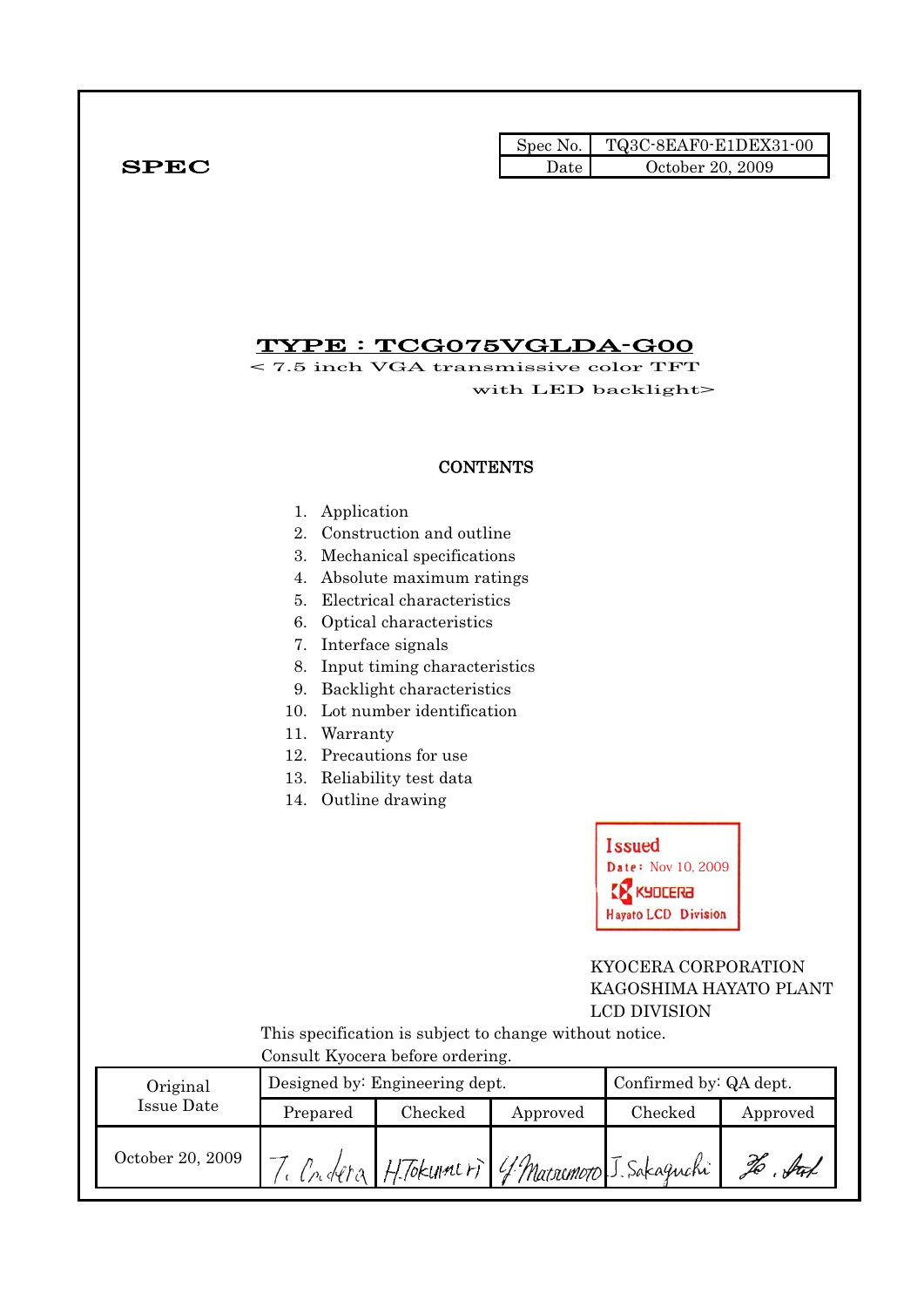| Spec No.              | Part No.        | Page |
|-----------------------|-----------------|------|
| TQ3C-8EAF0-E1DEX31-00 | TCG075VGLDA-G00 |      |

# Warning

- 1. This Kyocera LCD module has been specifically designed for use only in electronic devices and industrial machines in the area of audio control, office automation, industrial control, home appliances, etc. The module should not be used in applications where the highest level of safety and reliability are required and module failure or malfunction of such module results in physical harm or loss of life, as well as enormous damage or loss. Such fields of applications include, without limitation, medical, aerospace, communications infrastructure, atomic energy control. Kyocera expressly disclaims any and all liability resulting in any way to the use of the module in such applications.
- 2. Customer agrees to indemnify, defend and hold Kyocera harmless from and against any and all actions, claims, damages, liabilities, awards, costs, and expenses, including legal expenses, resulting from or arising out of Customer's use, or sale for use, or Kyocera modules in applications.

# Caution

1. Kyocera shall have the right, which Customer hereby acknowledges, to immediately scrap or destroy tooling for Kyocera modules for which no Purchase Orders have been received from the Customer in a two-year period.

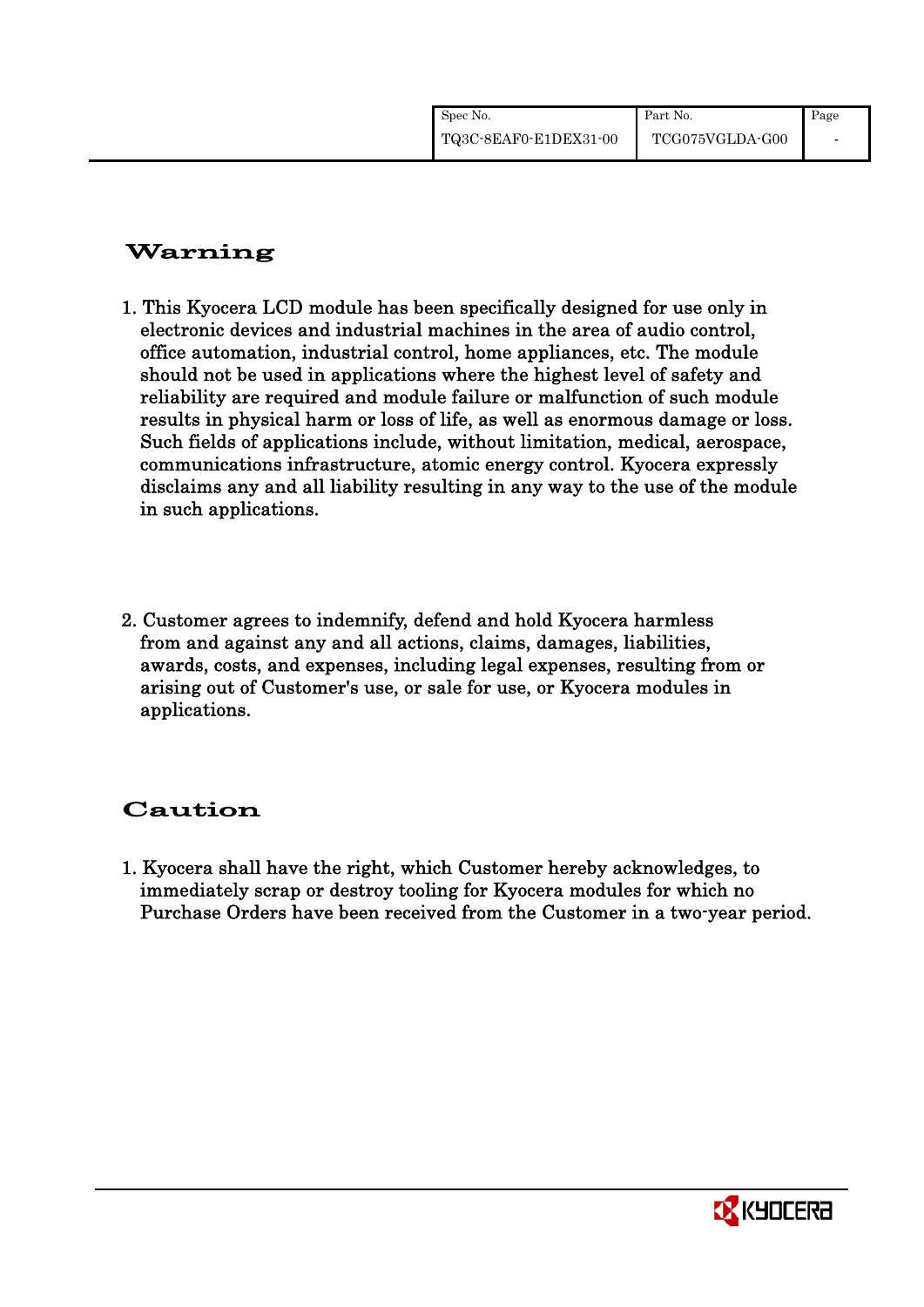|                  |      |          | ${\rm Spec}$ No.                |                                                    | Part No.                |                                         | Page |
|------------------|------|----------|---------------------------------|----------------------------------------------------|-------------------------|-----------------------------------------|------|
|                  |      |          |                                 | ${\bf TQ3C\text{-}SEAF0\text{-}E1DEX31\text{-}00}$ |                         | $\operatorname{TCG075VGLDA\text{-}G00}$ |      |
|                  |      |          |                                 | Revision record                                    |                         |                                         |      |
|                  | Date |          | Designed by : Engineering dept. |                                                    | Confirmed by : QA dept. |                                         |      |
|                  |      | Prepared | $\rm Checked$                   | Approved                                           | Checked                 | Approved                                |      |
|                  |      |          |                                 |                                                    |                         |                                         |      |
| ${\rm Rev. No.}$ | Date | Page     |                                 | $\label{eq:2} \textbf{Descriptions}$               |                         |                                         |      |
|                  |      |          |                                 |                                                    |                         |                                         |      |
|                  |      |          |                                 |                                                    |                         |                                         |      |
|                  |      |          |                                 |                                                    |                         |                                         |      |
|                  |      |          |                                 |                                                    |                         |                                         |      |
|                  |      |          |                                 |                                                    |                         |                                         |      |
|                  |      |          |                                 |                                                    |                         |                                         |      |
|                  |      |          |                                 |                                                    |                         |                                         |      |
|                  |      |          |                                 |                                                    |                         |                                         |      |
|                  |      |          |                                 |                                                    |                         |                                         |      |
|                  |      |          |                                 |                                                    |                         |                                         |      |
|                  |      |          |                                 |                                                    |                         |                                         |      |
|                  |      |          |                                 |                                                    |                         |                                         |      |
|                  |      |          |                                 |                                                    |                         |                                         |      |
|                  |      |          |                                 |                                                    |                         |                                         |      |
|                  |      |          |                                 |                                                    |                         |                                         |      |
|                  |      |          |                                 |                                                    |                         |                                         |      |
|                  |      |          |                                 |                                                    |                         |                                         |      |
|                  |      |          |                                 |                                                    |                         |                                         |      |
|                  |      |          |                                 |                                                    |                         |                                         |      |
|                  |      |          |                                 |                                                    |                         |                                         |      |
|                  |      |          |                                 |                                                    |                         |                                         |      |
|                  |      |          |                                 |                                                    |                         |                                         |      |
|                  |      |          |                                 |                                                    |                         |                                         |      |
|                  |      |          |                                 |                                                    |                         |                                         |      |
|                  |      |          |                                 |                                                    |                         |                                         |      |
|                  |      |          |                                 |                                                    |                         |                                         |      |
|                  |      |          |                                 |                                                    |                         |                                         |      |
|                  |      |          |                                 |                                                    |                         |                                         |      |
|                  |      |          |                                 |                                                    |                         |                                         |      |

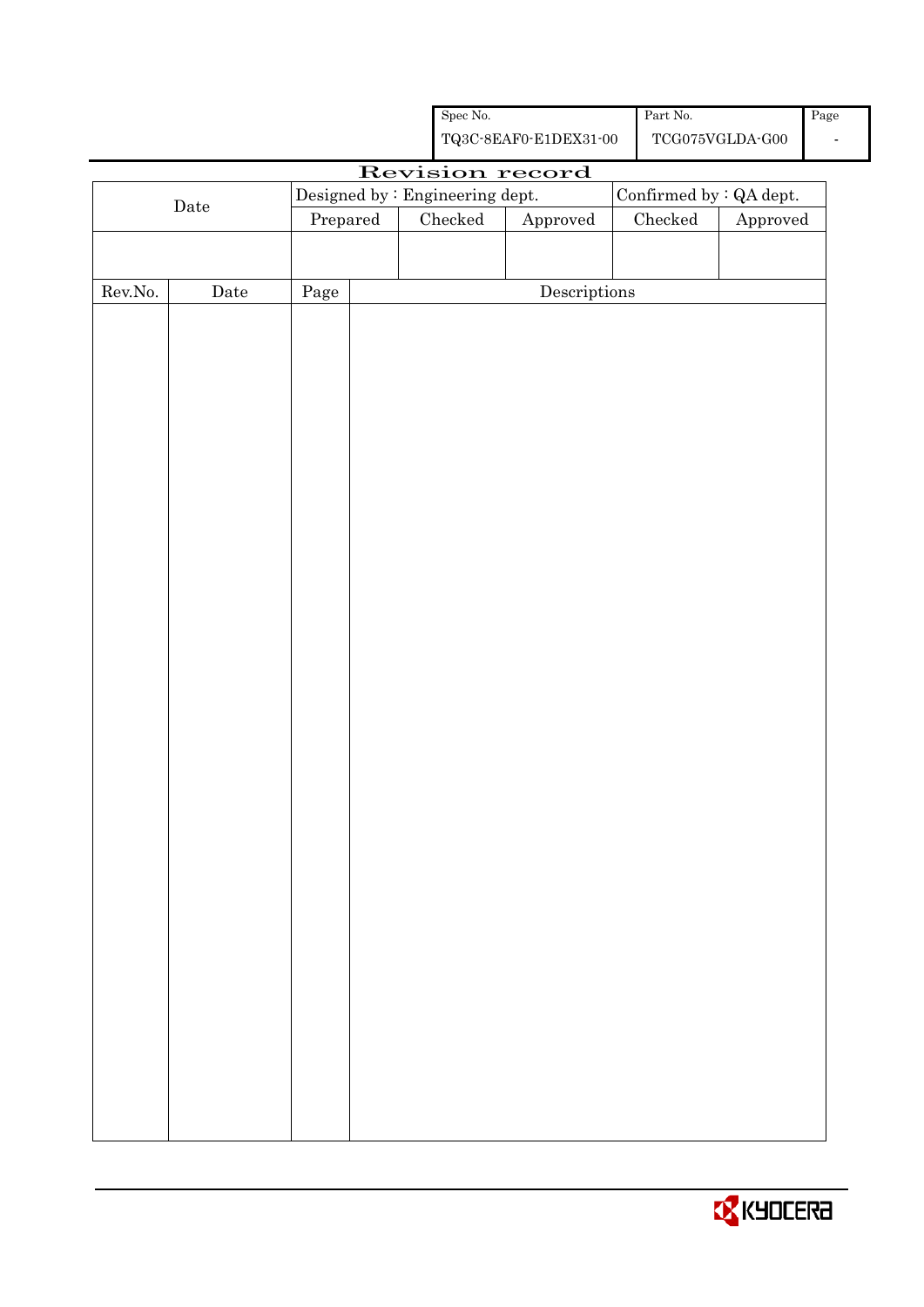#### 1. Application

This document defines the specification of TCG075VGLDA-G00. (RoHS Compliant)

#### 2. Construction and outline

| LCD.               | : Transmissive color dot matrix type TFT             |
|--------------------|------------------------------------------------------|
| Backlight system   | : LED                                                |
| Polarizer          | $\therefore$ Glare treatment                         |
| Additional circuit | : Timing controller, Power supply $(3.3V)$ input)    |
|                    | (without constant current circuit for LED Backlight) |

#### 3. Mechanical specifications

| <b>Item</b>               | Specification                                              | Unit |
|---------------------------|------------------------------------------------------------|------|
| Outline dimensions<br>-1) | $173(W) \times 133(H) \times 4.4(D)$                       | mm   |
| Active area               | $151.68(W)\times 113.76(H)$<br>(18.9cm/7.5 inch(Diagonal)) | mm   |
| Effective viewing area    | $153.7(W)\times 115.8(H)$                                  | mm   |
| Dot format                | $640 \times (B,G,R)(W) \times 480(H)$                      | dot  |
| Dot pitch                 | $0.079(W) \times 0.237(H)$                                 | mm   |
| 2)<br>Base color          | Normally White                                             |      |
| Mass                      | 205                                                        | g    |

1) Projection not included. Please refer to outline for details.

2) Due to the characteristics of the LCD material, the color varies with environmental temperature.

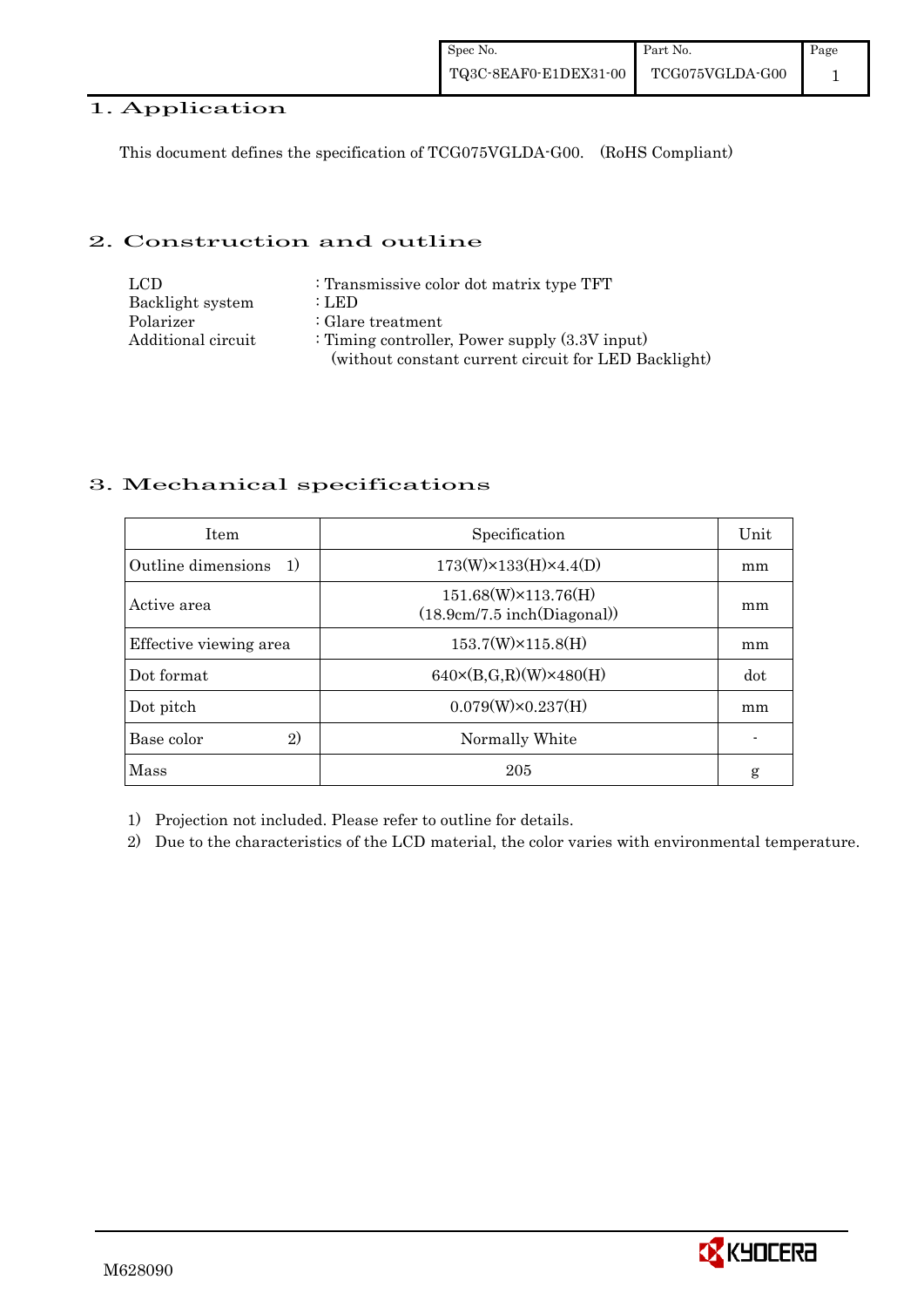#### 4. Absolute maximum ratings

4-1. Electrical absolute maximum ratings

| Item                 |         | Symbol       | Min.   | Max. | Unit |
|----------------------|---------|--------------|--------|------|------|
| Supply voltage       |         | $\rm V_{DD}$ |        | 4.0  |      |
| Input signal voltage |         | $\rm V_{IN}$ | $-0.3$ | 6.0  |      |
| LED forward current  | $2)$ 3) |              |        | 35   | m A  |

- 1) Input signal : CK, R0~R5, G0~G5, B0~B5, HSYNC, VSYNC, ENAB, R/L, U/D
- 2) For each "AN-CA"
- 3) Do not apply reversed voltage.

#### 4-2. Environmental absolute maximum ratings

| Item                  |    | Symbol             | Min.  | Max. | Unit        |
|-----------------------|----|--------------------|-------|------|-------------|
| Operating temperature | 1) | Top                | $-20$ | 70   | $\circ$ C   |
| Storage temperature   | 2) | T <sub>STO</sub>   | $-30$ | 80   | $^{\circ}C$ |
| Operating humidity    | 3) | $H_{OP}$           | 10    |      | %RH         |
| Storage humidity      | 3) | $_{\mathrm{HSTO}}$ | 10    | 4.   | %RH         |
| Vibration             |    |                    | 5)    | 5)   |             |
| Shock                 |    |                    | 6)    | 6)   |             |

- 1) Operating temperature means a temperature which operation shall be guaranteed. Since display performance is evaluated at 25°C, another temperature range should be confirmed.
- 2) Temp. =  $-30^{\circ}$ C $<$ 48h, Temp. =  $80^{\circ}$ C $<$ 168h

 Store LCD at normal temperature/humidity. Keep them free from vibration and shock. An LCD that is kept at a low or a high temperature for a long time can be defective due to other conditions, even if the low or high temperature satisfies the standard. (Please refer to "Precautions for Use" for details.)

- 3) Non-condensing
- 4) Temp. $\leq 40^{\circ}$ C, 85%RH Max.

Temp.  $>40^{\circ}$ C, Absolute humidity shall be less than 85%RH at 40 $^{\circ}$ C.

5)

| Frequency       | $10\sim 55$ Hz    | Acceleration value           |
|-----------------|-------------------|------------------------------|
| Vibration width | $0.15$ mm         | $(0.3 \sim 9 \text{ m/s}^2)$ |
| Interval        | $10 - 55 - 10$ Hz | 1 minutes                    |

 2 hours in each direction X, Y, Z (6 hours total) EIAJ ED-2531

6) Acceleration: 490 m/s2, Pulse width: 11 ms 3 times in each direction:  $\pm X$ ,  $\pm Y$ ,  $\pm Z$ EIAJ ED-2531

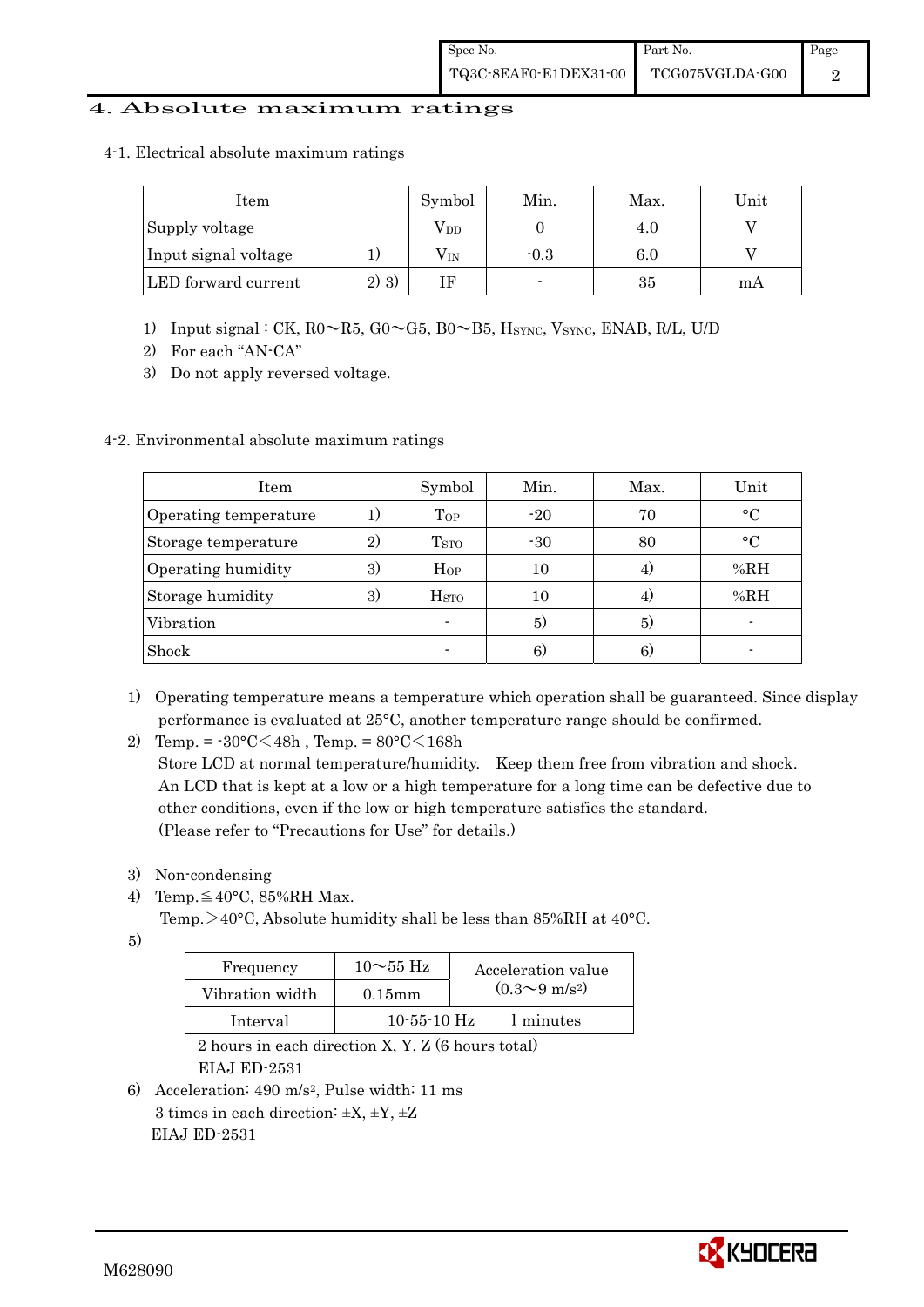| Spec No.              | Part No.                     | Page |
|-----------------------|------------------------------|------|
| TQ3C-8EAF0-E1DEX31-00 | $\rm TCG075VGLDA\text{-}G00$ |      |

#### 5. Electrical characteristics

|                                 |                 |                          |                          |      | Temp. = $-20 \sim 70$ °C |         |
|---------------------------------|-----------------|--------------------------|--------------------------|------|--------------------------|---------|
| Item                            | Symbol          | Condition                | Min.                     | Typ. | Max.                     | Unit    |
| Supply voltage<br>1)            | $V_{DD}$        | $\overline{\phantom{a}}$ | 3.0                      | 3.3  | 3.6                      | V       |
| Current consumption             | $_{\rm{LDD}}$   | 2)                       |                          | 160  | 210                      | mA      |
| Permissive input ripple voltage | $\rm V_{RP}$    | $\blacksquare$           | $\overline{\phantom{0}}$ |      | 100                      | $mVp-p$ |
|                                 | $\rm V_{II}$    | "Low" level              | $\theta$                 |      | 0.3V <sub>DD</sub>       | V       |
| 3)<br>Input signal voltage      | V <sub>IH</sub> | "High" level             | 0.7V <sub>DD</sub>       |      | $\rm V_{DD}$             |         |

1) V<sub>DD</sub>-turn-on conditions



2) Display pattern:



3) Input signal : CK,  $R0 \sim R5$ ,  $G0 \sim G5$ ,  $B0 \sim B5$ ,  $H_{\text{SYNC}}$ ,  $V_{\text{SYNC}}$ ,  $ENAB$ ,  $R/L$ ,  $U/D$ 

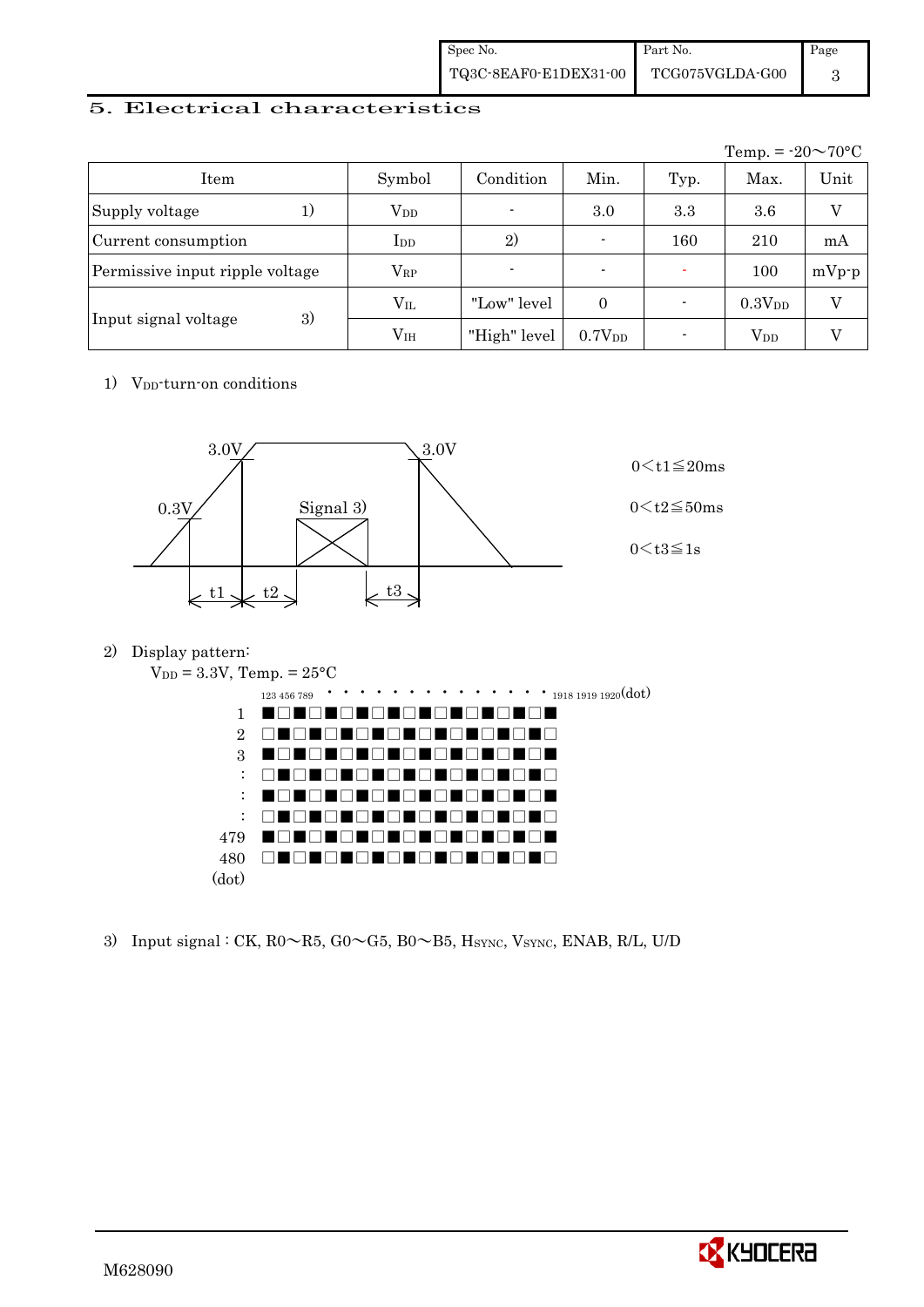| Spec No.              | Part No.        | Page |
|-----------------------|-----------------|------|
| TQ3C-8EAF0-E1DEX31-00 | TCG075VGLDA-G00 |      |

## 6. Optical characteristics

Measuring spot =  $\phi$  6.0mm, Temp. = 25°C

| Item                                  |       | Symbol         | Condition                   | Min.                     | Typ.    | Max.                     | Unit                     |
|---------------------------------------|-------|----------------|-----------------------------|--------------------------|---------|--------------------------|--------------------------|
|                                       | Rise  | $\tau_r$       | $\theta = \phi = 0^{\circ}$ | $\overline{\phantom{a}}$ | 15      |                          | ms                       |
| Response time                         | Down  | $\tau$ d       | $\theta = \phi = 0^{\circ}$ | $\overline{a}$           | 20      |                          | ms                       |
|                                       |       | $\theta$ upper |                             | ÷,                       | 80      |                          |                          |
| Viewing angle range<br>View direction |       | $\theta$ LOWER | $CR \ge 5$                  |                          | 80      |                          | deg.                     |
| $: 6$ o'clock<br>(Gray inversion)     |       | $\phi$ left    |                             | $\overline{\phantom{a}}$ | 80      |                          |                          |
|                                       |       | $\phi$ RIGHT   |                             | $\overline{\phantom{a}}$ | 80      | $\overline{\phantom{0}}$ | deg.                     |
| Contrast ratio                        |       | CR             | $\theta = \phi = 0^{\circ}$ | 300                      | 500     | $\overline{\phantom{0}}$ | $\overline{\phantom{a}}$ |
| <b>Brightness</b>                     |       | L              | IF=15mA/Line                | 175                      | $250\,$ |                          | cd/m <sup>2</sup>        |
|                                       |       | $\mathbf X$    | $\theta = \phi = 0^{\circ}$ | 0.55                     | 0.60    | $0.65\,$                 |                          |
|                                       | Red   | У              |                             | 0.31                     | 0.36    | 0.41                     |                          |
|                                       |       | $\mathbf x$    | $\theta = \phi = 0^{\circ}$ | 0.29                     | 0.34    | 0.39                     |                          |
| Chromaticity                          | Green | $\mathbf y$    |                             | 0.54                     | 0.59    | 0.64                     | $\overline{a}$           |
| coordinates                           | Blue  | $\mathbf X$    | $\theta = \phi = 0^{\circ}$ | 0.10                     | 0.15    | 0.20                     |                          |
|                                       |       | У              |                             | 0.07                     | 0.12    | 0.17                     |                          |
|                                       | White | $\mathbf X$    | $\theta = \phi = 0^{\circ}$ | 0.27                     | 0.32    | 0.37                     |                          |
|                                       |       | $\mathbf y$    |                             | 0.29                     | 0.34    | 0.39                     |                          |

6-1. Definition of contrast ratio

$$
CR(Contrast ratio) = \frac{Brightness with all pixels "White" }{Brightness with all pixels "Black"}
$$

#### 6-2. Definition of response time



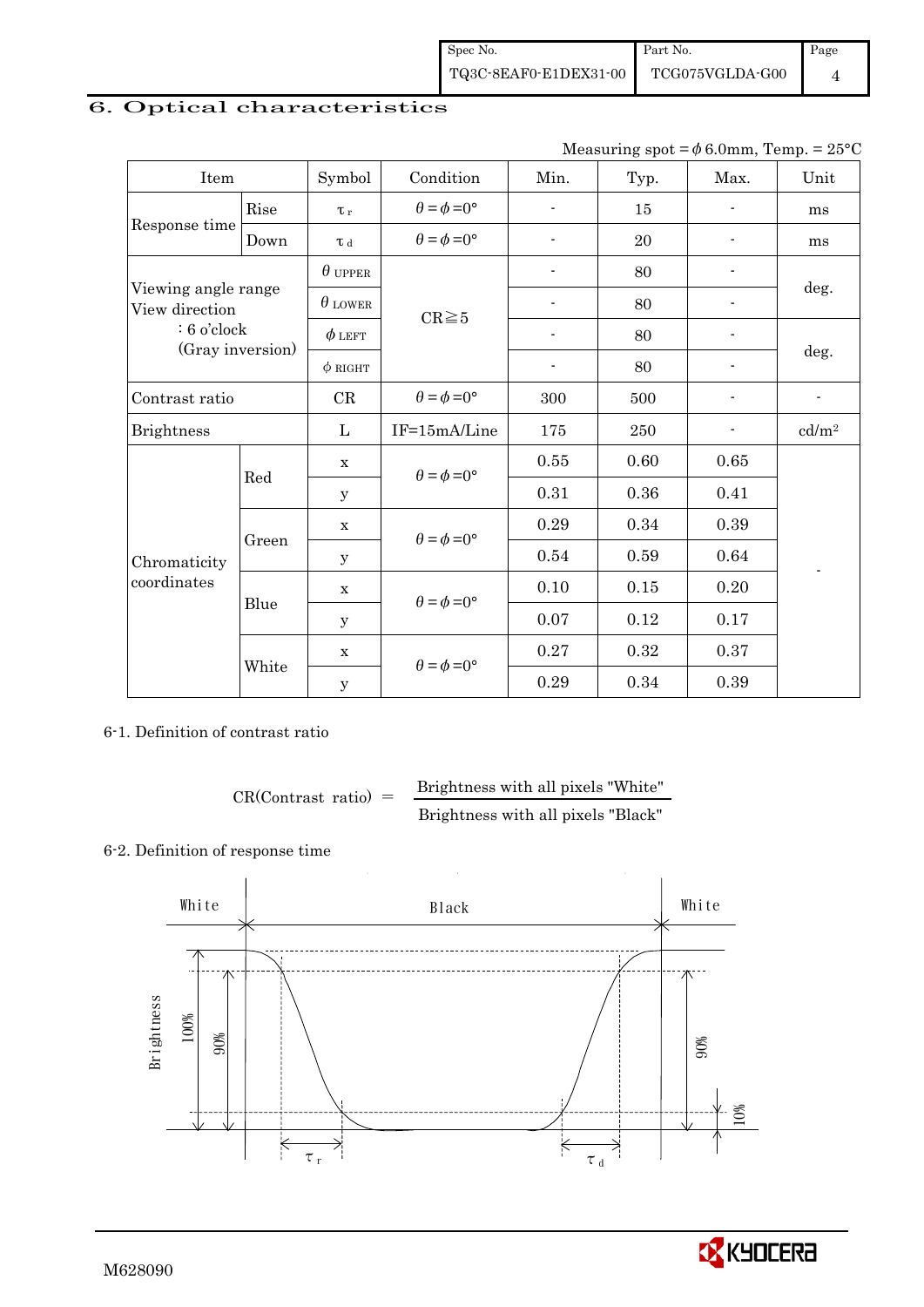

6-4. Brightness measuring points



- 1) Rating is defined on the average in the viewing area. (measured point  $1~$
- 2) Measured 30 minutes after the LED is powered on. (Ambient temp.  $= 25^{\circ}$ C)

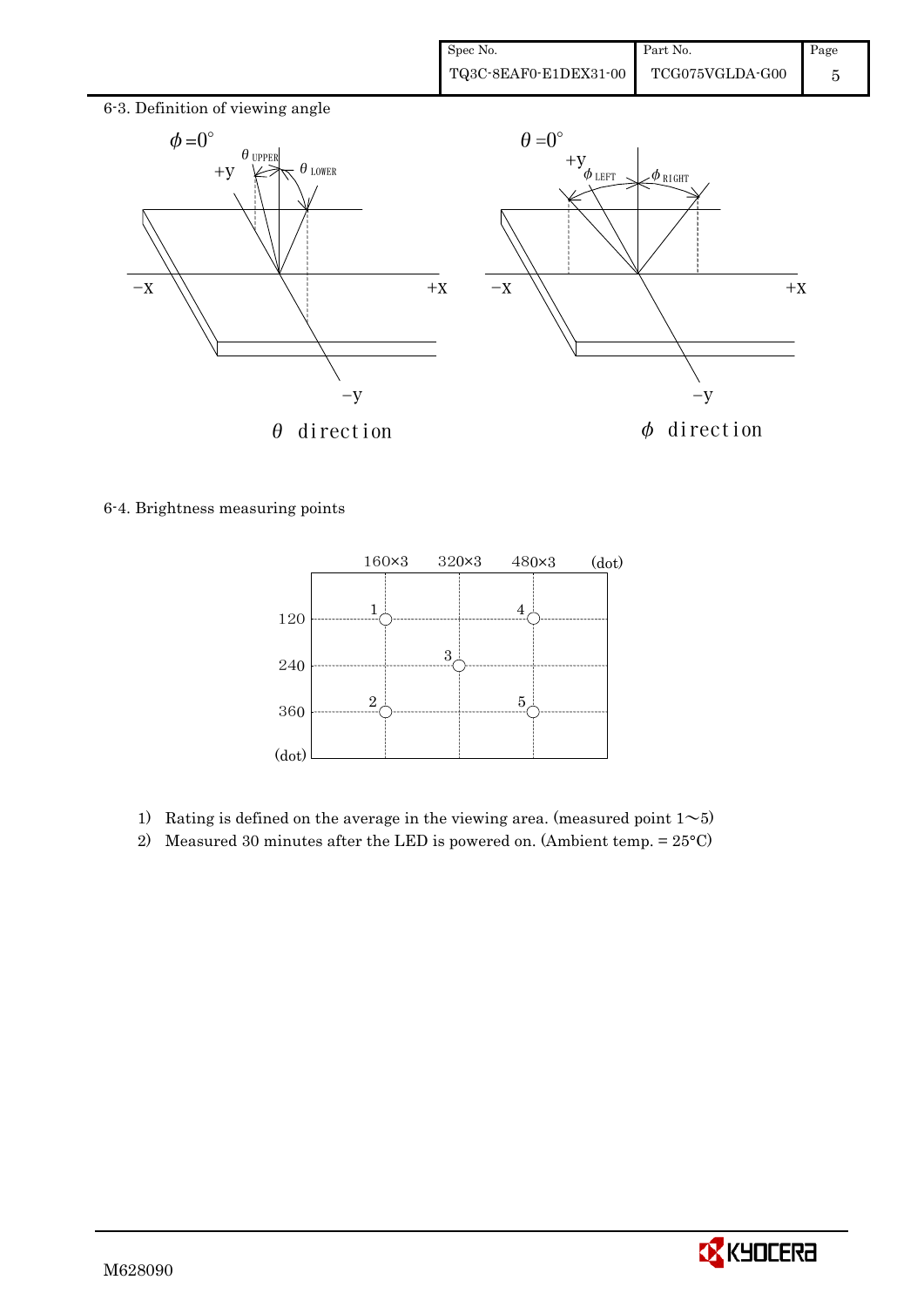# 7. Interface signals

| No.            | Symbol                   | Description                                                                                                                                    | I/O                      | <b>Note</b> |
|----------------|--------------------------|------------------------------------------------------------------------------------------------------------------------------------------------|--------------------------|-------------|
| 1              | <b>GND</b>               | <b>GND</b>                                                                                                                                     |                          |             |
| $\overline{2}$ | CK                       | Clock signal for sampling each data signal                                                                                                     | $\mathbf I$              |             |
| 3              | $H_{\rm SYNC}$           | Horizontal synchronous signal (negative)                                                                                                       | $\bf I$                  |             |
| $\overline{4}$ | <b>V</b> <sub>SYNC</sub> | Vertical synchronous signal (negative)                                                                                                         | $\mathbf I$              |             |
| $\bf 5$        | <b>GND</b>               | <b>GND</b>                                                                                                                                     |                          |             |
| $\,6$          | R <sub>0</sub>           | RED data signal (LSB)                                                                                                                          | $\mathbf I$              |             |
| $\overline{7}$ | R1                       | RED data signal                                                                                                                                | $\rm I$                  |             |
| $8\,$          | $\mathbf{R}2$            | RED data signal                                                                                                                                | $\mathbf I$              |             |
| 9              | R3                       | RED data signal                                                                                                                                | $\mathbf I$              |             |
| 10             | R <sub>4</sub>           | RED data signal                                                                                                                                | I                        |             |
| 11             | R5                       | RED data signal (MSB)                                                                                                                          | I                        |             |
| 12             | <b>GND</b>               | <b>GND</b>                                                                                                                                     |                          |             |
| 13             | G <sub>0</sub>           | GREEN data signal (LSB)                                                                                                                        | $\bf I$                  |             |
| 14             | G1                       | GREEN data signal                                                                                                                              | $\bf I$                  |             |
| 15             | G <sub>2</sub>           | GREEN data signal                                                                                                                              | I                        |             |
| 16             | G <sub>3</sub>           | GREEN data signal                                                                                                                              | $\mathbf I$              |             |
| 17             | G <sub>4</sub>           | GREEN data signal                                                                                                                              | $\mathbf I$              |             |
| 18             | G5                       | GREEN data signal (MSB)                                                                                                                        | $\rm I$                  |             |
| 19             | <b>GND</b>               | <b>GND</b>                                                                                                                                     | $\overline{\phantom{a}}$ |             |
| 20             | B <sub>0</sub>           | BLUE data signal (LSB)                                                                                                                         | $\bf I$                  |             |
| 21             | B1                       | BLUE data signal                                                                                                                               | I                        |             |
| 22             | B2                       | BLUE data signal                                                                                                                               | $\mathbf I$              |             |
| 23             | B <sub>3</sub>           | BLUE data signal                                                                                                                               | $\bf I$                  |             |
| 24             | B <sub>4</sub>           | BLUE data signal                                                                                                                               | $\bf I$                  |             |
| 25             | B5                       | BLUE data signal (MSB)                                                                                                                         | $\mathbf I$              |             |
| 26             | <b>GND</b>               | <b>GND</b>                                                                                                                                     |                          |             |
| 27             | <b>ENAB</b>              | Signal to settle the horizontal display position (positive)                                                                                    | $\rm I$                  | 1)          |
| 28             | $V_{DD}$                 | 3.3V power supply                                                                                                                              | $\overline{\phantom{a}}$ |             |
| 29             | $V_{DD}$                 | 3.3V power supply                                                                                                                              |                          |             |
| 30             | R/L                      | Horizontal display mode select signal<br>$\mathbf{L} : \mathbf{Normal}$ , $\mathbf{H} : \mathbf{Left} \mathbin{/} \mathbf{Right}$ reverse mode | I                        | 2)          |
| 31             | U/D                      | Vertical display mode select signal<br>H: Normal, L: Up / Down reverse mode                                                                    | $\mathbf I$              | 2)          |
| 32             | NC                       | No connect                                                                                                                                     |                          |             |
| 33             | CA <sub>1</sub>          | Cathode 1                                                                                                                                      | $\overline{\phantom{0}}$ |             |
| 34             | CA2                      | Cathode 2                                                                                                                                      | $\overline{\phantom{a}}$ |             |
| 35             | CA <sub>3</sub>          | Cathode 3                                                                                                                                      |                          |             |
| 36             | CA4                      | Cathode 4                                                                                                                                      | $\overline{\phantom{a}}$ |             |
| 37             | AN1                      | Anode 1                                                                                                                                        |                          |             |
| 38             | AN2                      | Anode $2\,$                                                                                                                                    | $\blacksquare$           |             |
| 39             | AN <sub>3</sub>          | Anode 3                                                                                                                                        |                          |             |
| 40             | AN4                      | Anode 4                                                                                                                                        |                          |             |

 ${\rm LCD~connector} ~~:~{\rm IMSA\text{-}9681S\text{-}40A\text{-}GF}~~({\rm IRISO})$ Recommended matching FFC or FPC  $\qquad : 0.5$ mm pitch

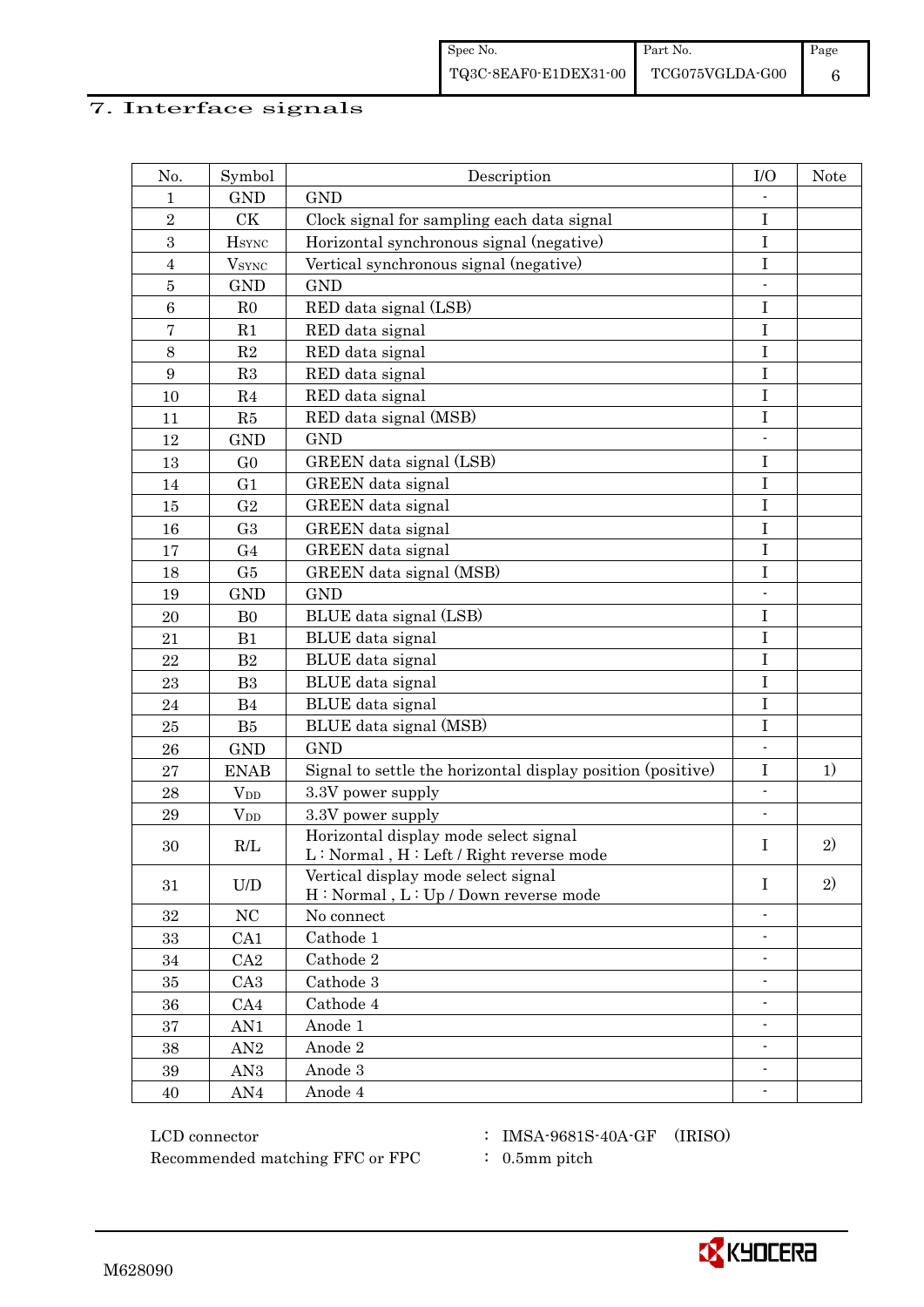| Spec No.              | Part No.        | Page |
|-----------------------|-----------------|------|
| TQ3C-8EAF0-E1DEX31-00 | TCG075VGLDA-G00 |      |

- 1) The horizontal display start timing is settled in accordance with a rising timing of ENAB signal. In case ENAB is fixed "Low", the horizontal start timing is determined. Don't keep ENAB "High" during operation.
- 2)



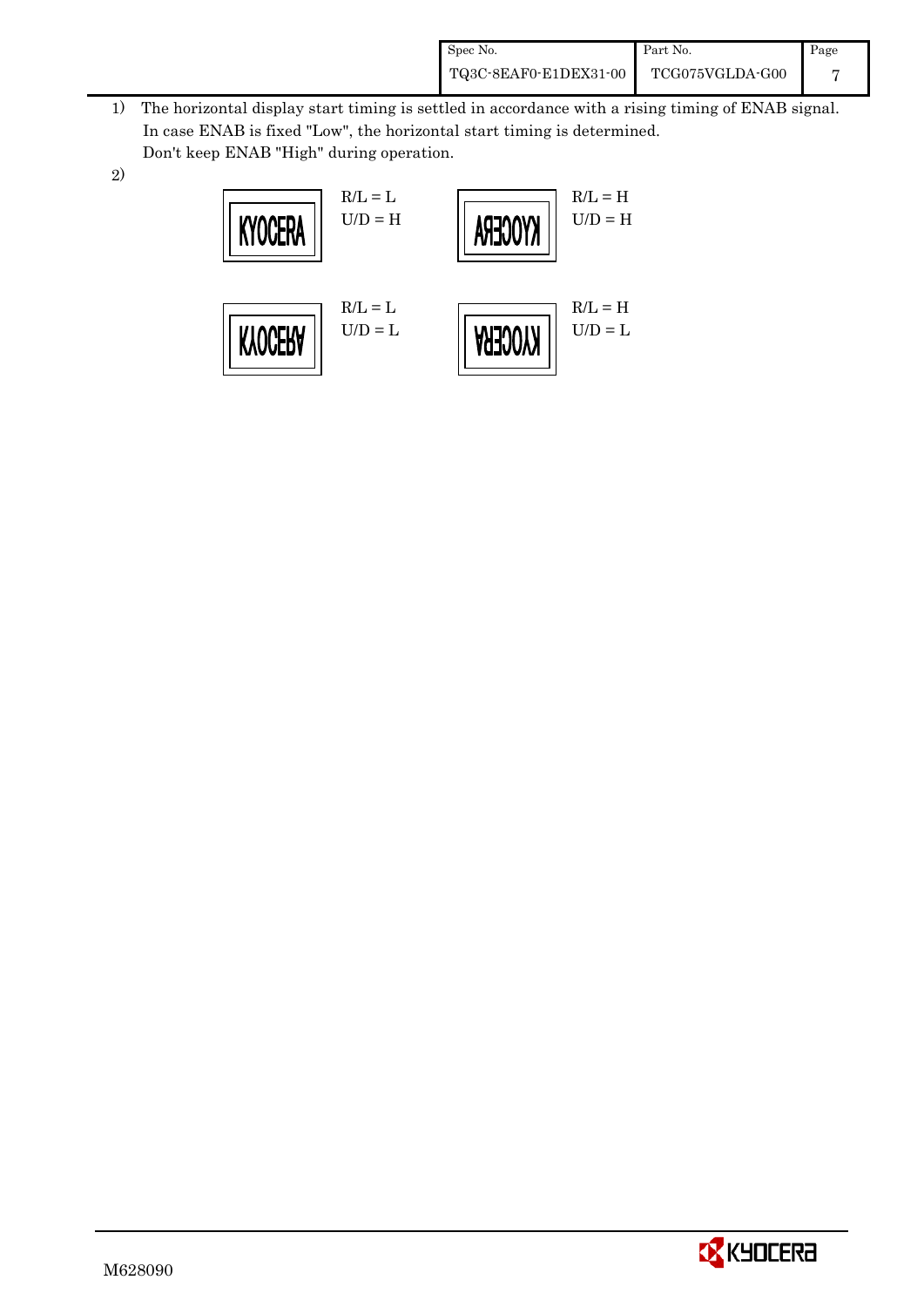#### 8. Input timing characteristics

|                                      | Item        | Symbol     | Min            | Typ   | Max      | Unit    | <b>Note</b> |
|--------------------------------------|-------------|------------|----------------|-------|----------|---------|-------------|
|                                      | Frequency   | 1/Tc       | 22.66          | 25.18 | 27.69    | MHz     |             |
| Clock                                | Duty ratio  | Tch/Tc     | 40             | 50    | 60       | $\%$    |             |
|                                      | Set up time | Tds        | $\overline{5}$ |       |          | ns      |             |
| Data                                 | Hold time   | Tdh        | 10             |       |          | ns      |             |
|                                      |             | TH         | 30.0           | 31.8  |          | $\mu$ s |             |
| Horizontal sync.<br>signal           | Cycle       |            | 770            | 800   | 850      | clock   |             |
|                                      | Pulse width | THp        | $\overline{2}$ | 96    | 200      | clock   |             |
| Vertical sync.                       | Cycle       | TV         | 515            | 525   | 560      | line    |             |
| signal                               | Pulse width | TVp        | $\overline{2}$ |       | 34       | line    |             |
| Horizontal display period            |             | THd        | 640            |       |          | clock   |             |
| Hsync, Clock phase difference        |             | THc        | 10             |       | $Tc-10$  | ns      |             |
| Hsync-Vsync. phase difference        |             | TVh        | Tc             | —     | TH-THp-1 | ns      |             |
| Vertical sync. signal start position |             | <b>TVs</b> | 34             |       |          | line    |             |
| Vertical display period              |             | TVd        | 480            |       |          | line    |             |

#### 8-1. Timing characteristics

1) In case of lower frequency, the deterioration of the display quality, flicker etc., may occur.

#### 8-2. Horizontal display position

| Item                                               |             | Symbol         | Min | Typ                      | Max     | Unit  | <b>Note</b> |
|----------------------------------------------------|-------------|----------------|-----|--------------------------|---------|-------|-------------|
| Enable signal                                      | Set up time | $\mathrm{Tes}$ | 5   | $\overline{\phantom{0}}$ | $Te-10$ | ns    |             |
|                                                    | Pulse width | Tep            | 2   | 640                      | $TH-10$ | clock |             |
| H <sub>SYNC</sub> - Enable signal phase difference |             | The            | 44  |                          | TH-664  | clock |             |

1) When ENAB is fixed at "Low", the display starts from the data of C104(clock) as shown in 8-5.

2) The horizontal display position is determined by ENAB signal.

8-3. Vertical display position

- 1) The vertical display position (TVs) is 34th line.
- 2) ENAB signal is independent of vertical display position.

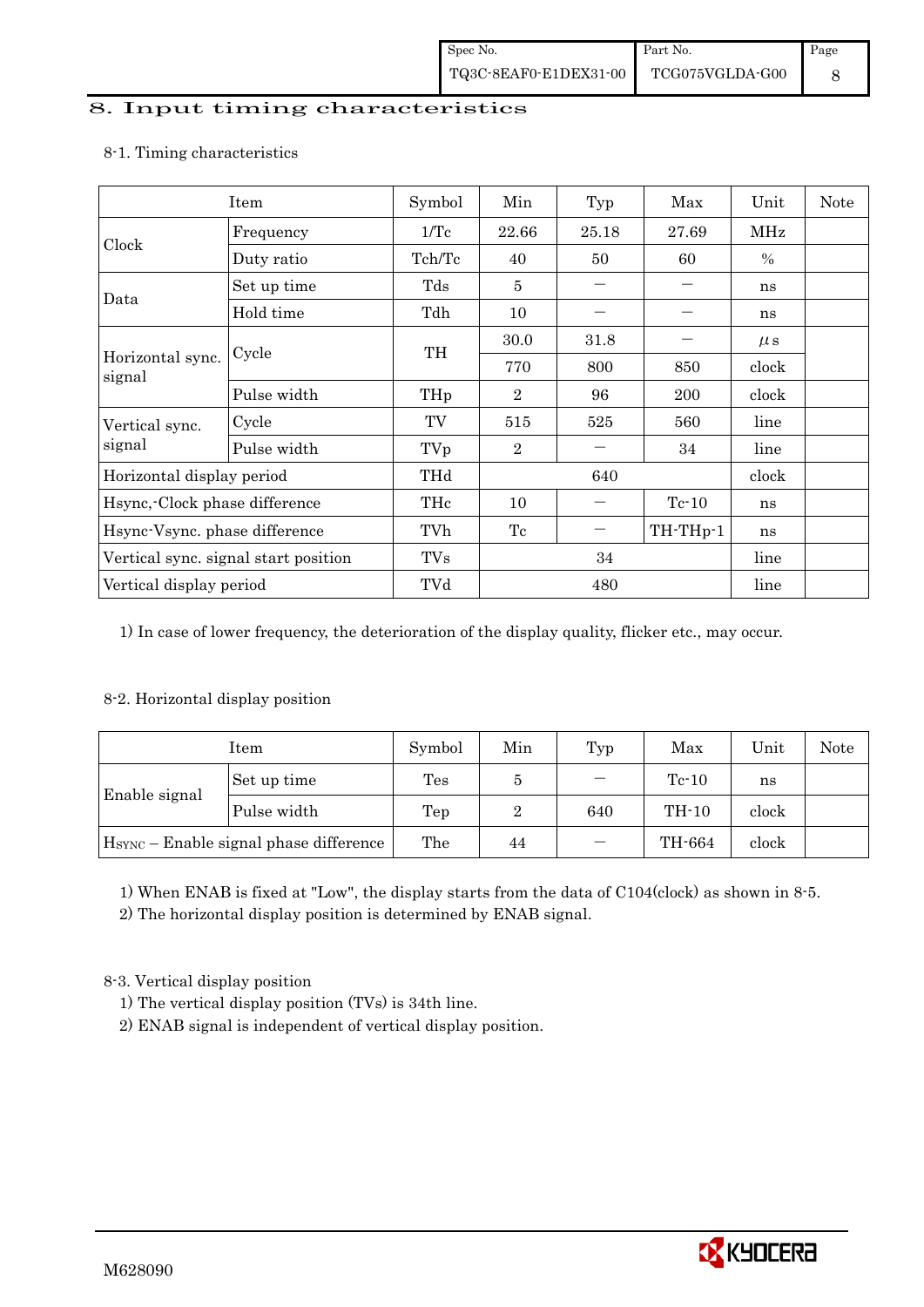8-4. Input Data Signals and Display position on the screen



#### 8-5. Input timing characteristics



- 1) When ENAB is fixed at "Low", the display starts from the data of C104(Clock).
- 2) The vertical display position(TVs) is fixed at 34th line.

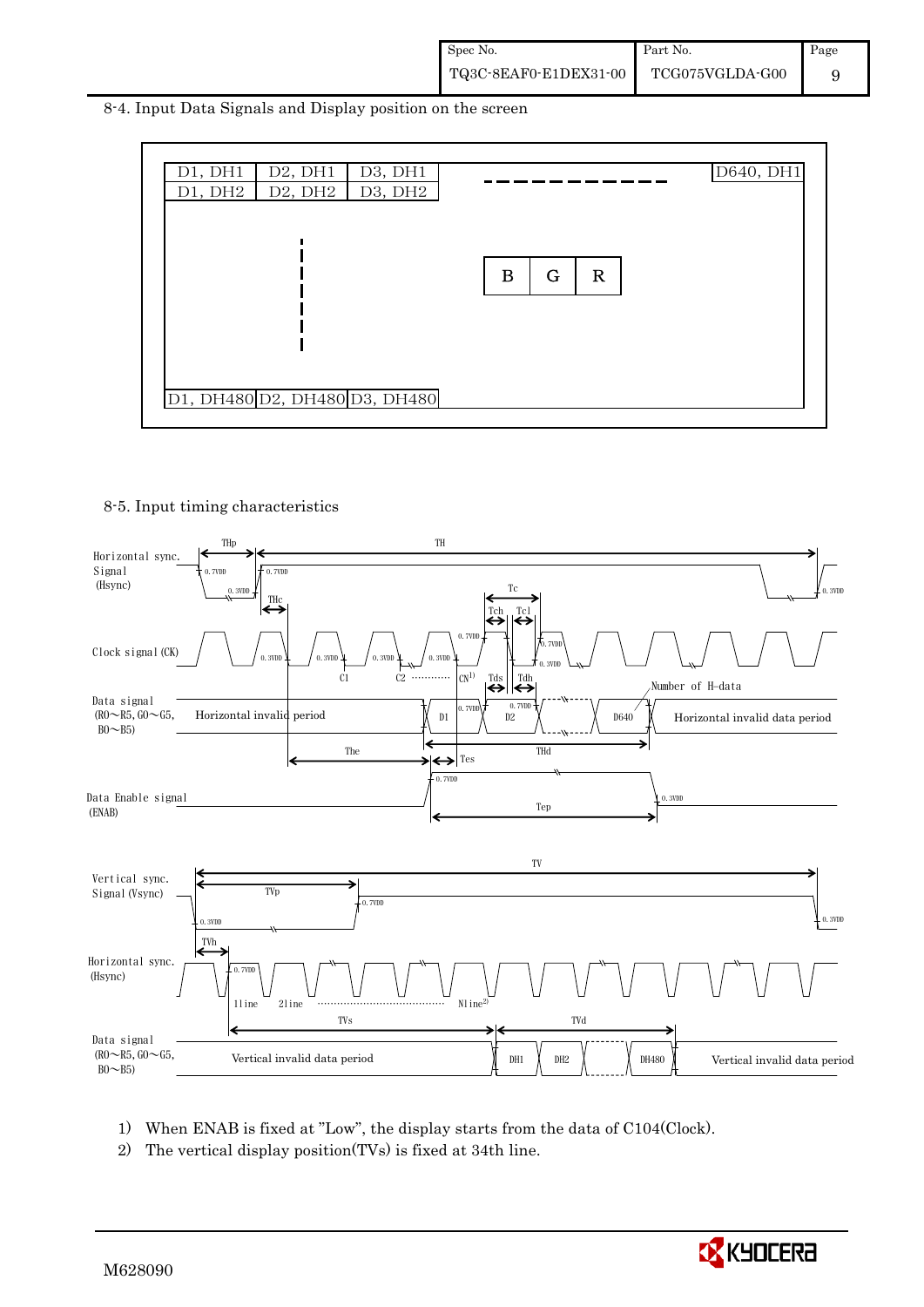#### 9. Backlight characteristics

| Item                |         | Symbol | Min.                     | Typ.   | Max.           | Unit | <b>Note</b>                  |
|---------------------|---------|--------|--------------------------|--------|----------------|------|------------------------------|
| Forward current     | 1)      | IF     | $\blacksquare$           | 15     | $\blacksquare$ | mA   | Ta= $-20\sim70$ °C           |
|                     |         |        |                          | 19.6   | 20.8           | V    | IF=15mA, Ta= $-20^{\circ}$ C |
| Forward voltage     | 1)      | VF     | $\overline{\phantom{0}}$ | 18.8   | 20.0           |      | IF=15mA, $Ta=25^{\circ}C$    |
|                     |         |        |                          | 18.4   | 19.6           |      | IF=15mA, $Ta=70^{\circ}C$    |
| Operating life time | (2), 3) | T      |                          | 40,000 | ٠              | h    | IF=15mA, $Ta=25^{\circ}C$    |

1) For each "AN-CA"

2) When brightness decrease 50% of minimum brightness. The average life of a LED will decrease when the LCD is operating at higher temperatures.

- 3) Life time is estimated data.(Condition : IF=15mA, Ta=25℃ in chamber).
- 4) An input current below 5.0mA may reduce the brightness uniformity of the LED backlight. This is because the amount of light from each LED chip is different. Therefore, please evaluate carefully before finalizing the input current.

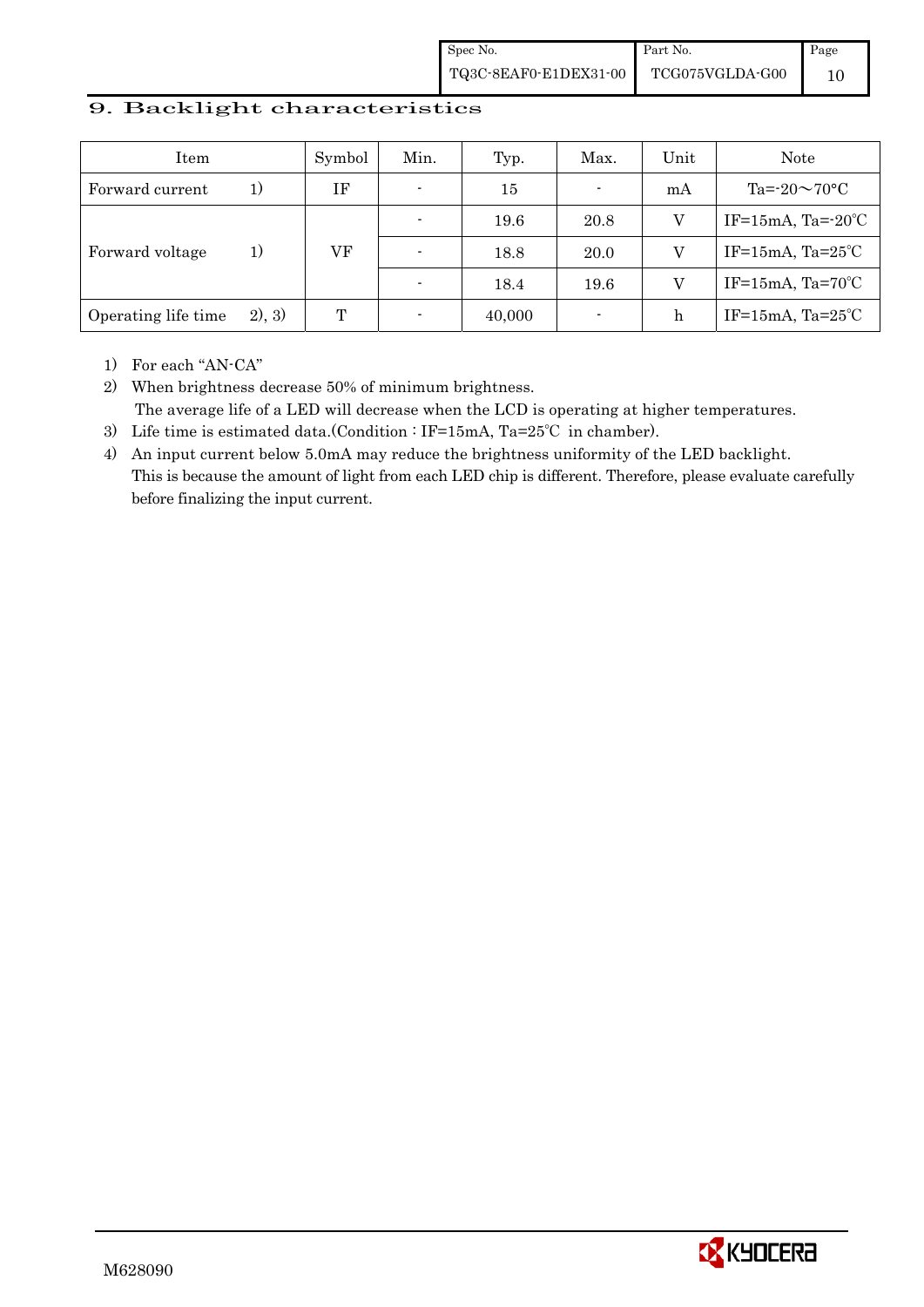| Spec No.              | Part No.        | Page |
|-----------------------|-----------------|------|
| TQ3C-8EAF0-E1DEX31-00 | TCG075VGLDA-G00 |      |

#### 10. Lot number identification

The lot number shall be indicated on the back of the backlight case of each LCD.

 $TCG075VGLDA-G00 - [OD - \[OD -\]\(#\) 0](#)$  MADE IN  $\underline{ODOD}$  $\downarrow \downarrow \quad \downarrow \quad \downarrow \qquad \qquad \downarrow$  $1 \ 2 \ 3 \ 4$  5

- No1. No5. above indicate
	- 1. Year code
		- 2. Month code
		- 3. Date
		- 4. Version Number
	- 5. Country of origin (Japan or China)

| Year | 2009 | 2010 | 2011 | 2012 | 2013 | 2014 |
|------|------|------|------|------|------|------|
| Code |      |      |      |      | ບ    |      |

| Month | Jan. | Feb. | Mar. | Apr. | May | Jun. |
|-------|------|------|------|------|-----|------|
| Code  |      |      |      |      |     |      |

| Month      | Jul. | Aug. | Sep. | Oct. | Nov. | $\operatorname{Dec.}$ |
|------------|------|------|------|------|------|-----------------------|
| $\rm Code$ |      |      |      | ∡⊾   |      |                       |

#### 11. Warranty

#### 11-1. Incoming inspection

Please inspect the LCD within one month after your receipt.

#### 11-2. Production warranty

 Kyocera warrants its LCD's for a period of 12 months from the ship date. Kyocera shall, by mutual agreement, replace or re-work defective LCD's that are shown to be Kyocera's responsibility.

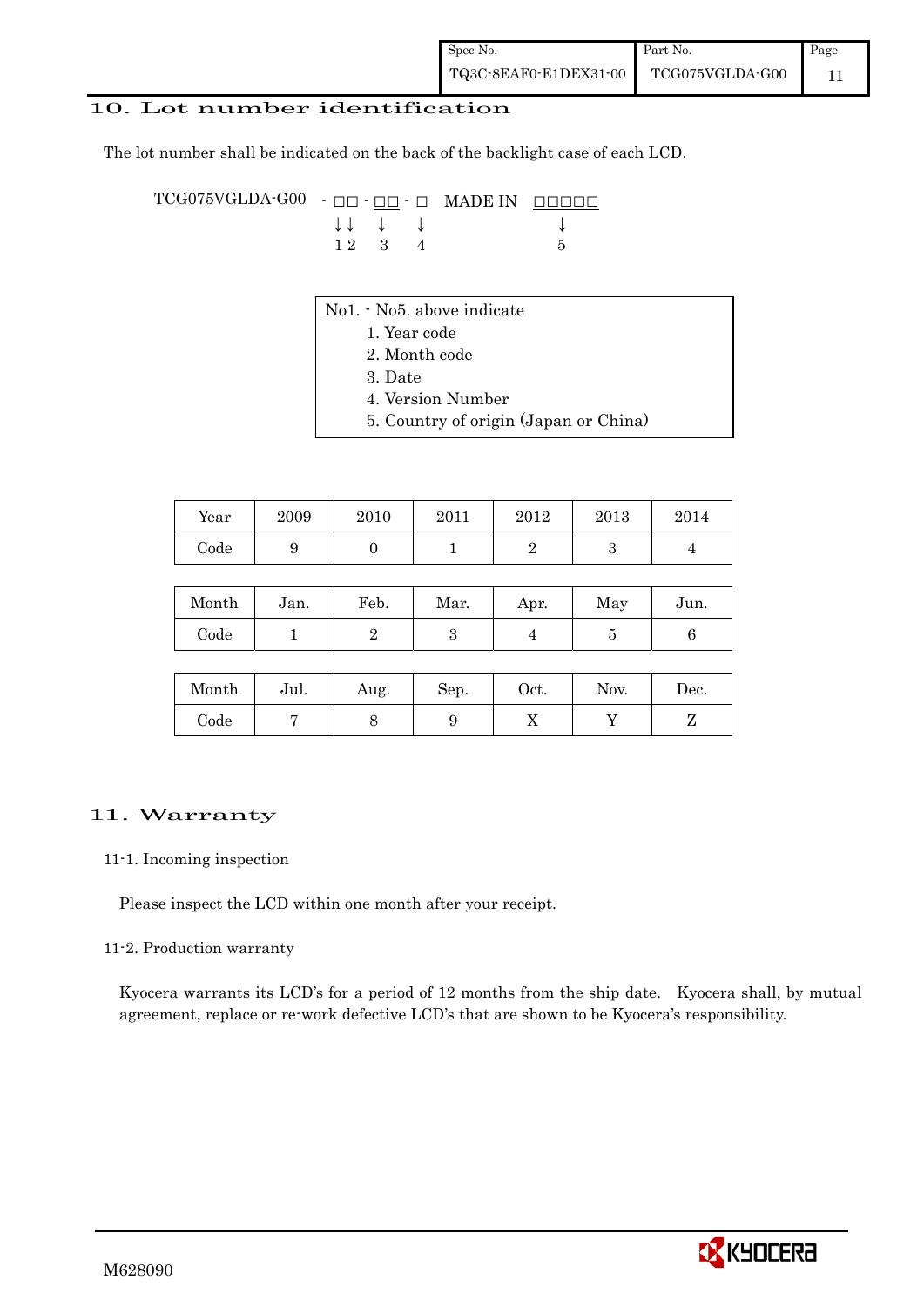#### 12. Precautions for use

- 12-1. Installation of the LCD
- 1) A transparent protection plate shall be added to protect the LCD and its polarizer
- 2) The LCD shall be installed so that there is no pressure on the LSI chips.
- 3) The LCD shall be installed flat, without twisting or bending.
- 4) Please design the housing window so that its edges are between the active area and the effective area of the LCD screen.<br>5) A transparent protection
- 5) A transparent protection sheet is attached to the polarizer. Please remove the protection film slowly before use, paying attention to static electricity.

12-2. Static electricity

- 1) Since CMOS ICs are mounted directly onto the LCD glass, protection from static electricity is required.
- 2) Workers should use body grounding. Operator should wear ground straps.

12-3. LCD operation

1) The LCD shall be operated within the limits specified. Operation at values outside of these limits may shorten life, and/or harm display images.

12-4. Storage

- 1) The LCD shall be stored within the temperature and humidity limits specified. Store in a dark area, and protect the LCD from direct sunlight or fluorescent light.
- 2) Always store the LCD so that it is free from external pressure onto it.

12-5. Usage

- 1) DO NOT store in a high humidity environment for extended periods. Polarizer degradation bubbles, and/or peeling off of the polarizer may result.
- 2) The front polarizer is easily scratched or damaged. Prevent touching it with any hard material, and from being pushed or rubbed.
- 3) The LCD screen may be cleaned by wiping the screen surface with a soft cloth or cotton pad using a little Ethanol.
- 4) Water may cause damage or discoloration of the polarizer. Clean condensation or moisture from any source immediately.
- 5) Always keep the LCD free from condensation during testing. Condensation may permanently spot or stain the polarizer.
- 6) Do not disassemble LCD because it will result in damage.
- 7) This Kyocera LCD has been specifically designed for use in general electronic devices, but not for use in a special environment such as usage in an active gas. Hence, when the LCD is supposed to be used in a special environment, evaluate the LCD thoroughly beforehand and do not expose the LCD to chemicals such as an active gas.
- 8) Please do not use solid-base image pattern for long hours because a temporary afterimage may appear. We recommend using screen saver etc. in cases where a solid-base image pattern must be used.
- 9) Liquid crystal may leak when the LCD is broken. Be careful not to let the fluid go into your eyes and mouth. In the case the fluid touches your body; rinse it off right away with water and soap.

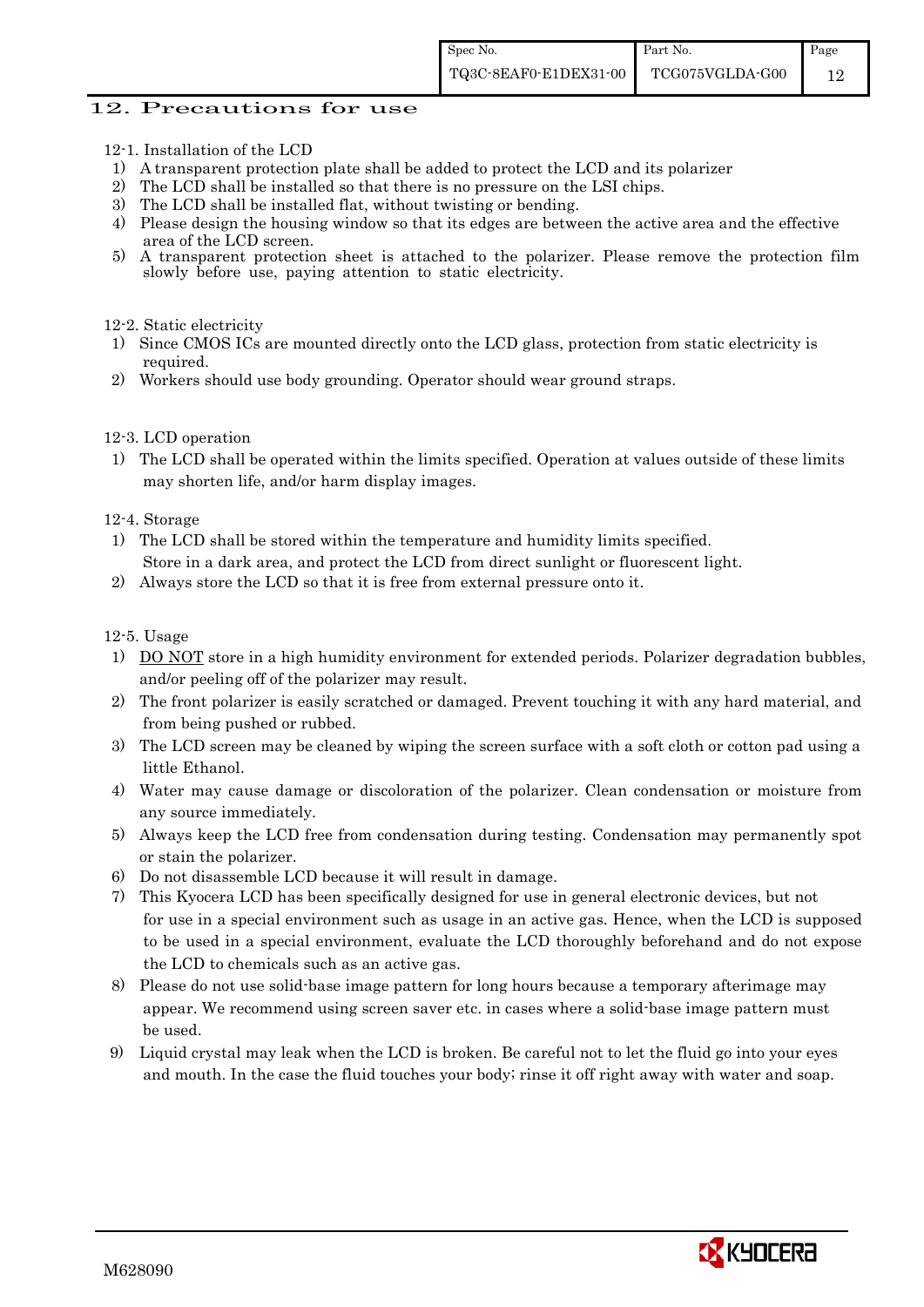#### 13. Reliability test data

| Test item                            | Test condition                                                                                        | Test time        |                                                            | Judgement                                                                  |
|--------------------------------------|-------------------------------------------------------------------------------------------------------|------------------|------------------------------------------------------------|----------------------------------------------------------------------------|
| High temp.<br>atmosphere             | $80^{\circ}$ C                                                                                        | 240h             | Display function<br>Display quality<br>Current consumption | $\therefore$ No defect<br>$\therefore$ No defect<br>$\therefore$ No defect |
| Low temp.<br>atmosphere              | $-30$ °C                                                                                              | 240h             | Display function<br>Display quality<br>Current consumption | $\therefore$ No defect<br>: No defect<br>$\therefore$ No defect            |
| High temp.<br>humidity<br>atmosphere | $40^{\circ}$ C 90% RH                                                                                 | 240h             | Display function<br>Display quality<br>Current consumption | : No defect<br>$\therefore$ No defect<br>$\therefore$ No defect            |
| Temp. cycle                          | $-30^{\circ}$ C<br>0.5 <sub>h</sub><br>0.5 <sub>h</sub><br>R.T.<br>$80^{\circ}$ C<br>0.5 <sub>h</sub> | 10cycles         | Display function<br>Display quality<br>Current consumption | $\therefore$ No defect<br>$\therefore$ No defect<br>$\therefore$ No defect |
| High temp.<br>operation              | $70^{\circ}$ C                                                                                        | 500 <sub>h</sub> | Display function<br>Display quality<br>Current consumption | : No defect<br>$\therefore$ No defect<br>$\therefore$ No defect            |

1) Each test item uses a test LCD only once. The tested LCD is not used in any other tests.

2) The LCD is tested in circumstances in which there is no condensation.

3) The reliability test is not an out-going inspection.

4) The result of the reliability test is for your reference purpose only. The reliability test is conducted only to examine the LCD's capability.

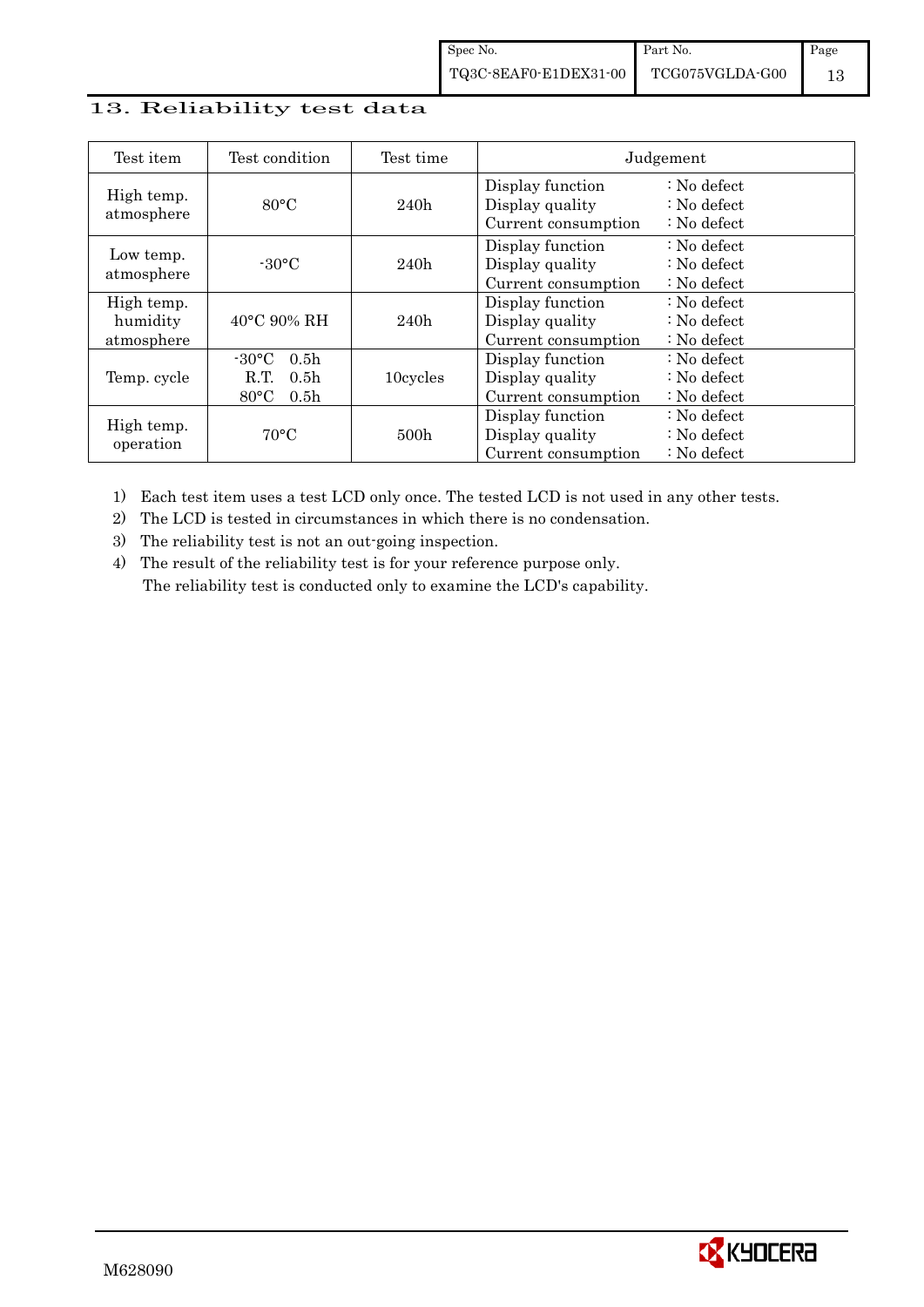

◁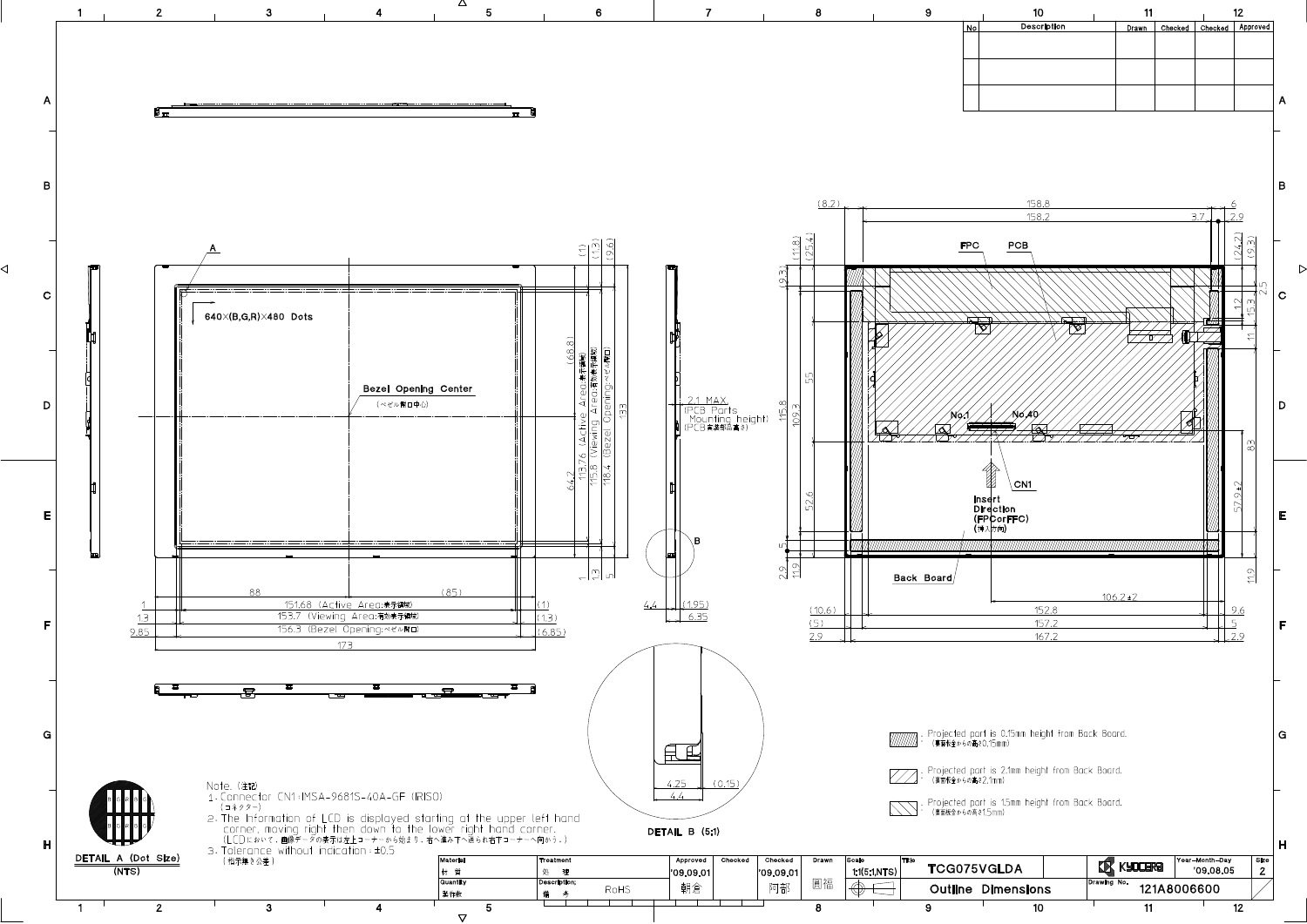| Spec No. | TQ3C-8EAF0-E2DEX31-00 |
|----------|-----------------------|
| Date     | October 20, 2009      |

## KYOCERA INSPECTION STANDARD

## TYPE : TCG075VGLDA-G00

 KYOCERA CORPORATION KAGOSHIMA HAYATO PLANT LCD DIVISION

| Original         |          | Designed by $:$ Engineering dept.            | Confirmed by $:QA$ dept. |         |          |
|------------------|----------|----------------------------------------------|--------------------------|---------|----------|
| Issue Date       | Prepared | Checked                                      | Approved                 | Checked | Approved |
| October 20, 2009 |          | Condera H. Tokumeri 4 Marsomoto J. Sakaguchi |                          |         |          |

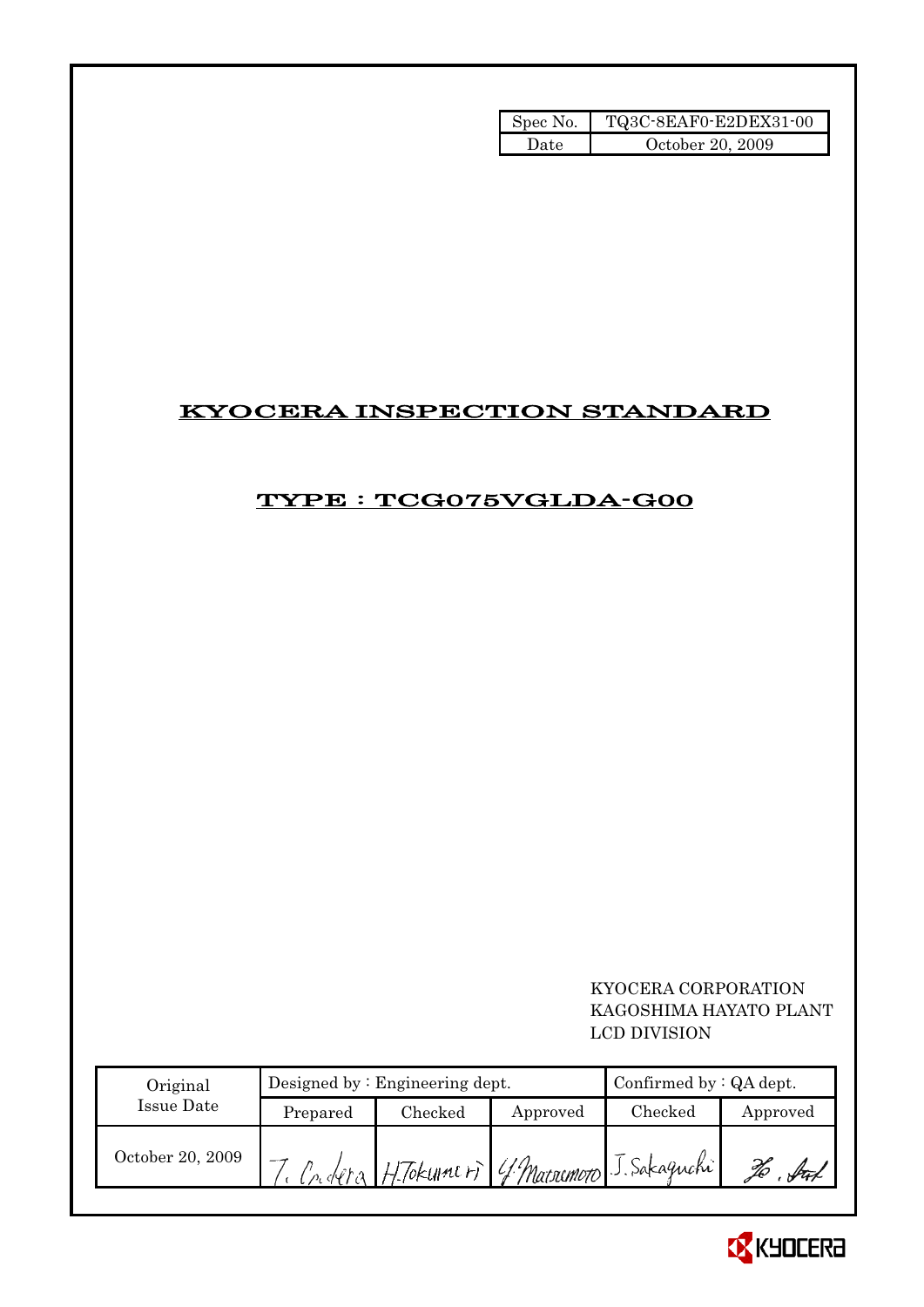| Spec No.              | Part No.        | Page |
|-----------------------|-----------------|------|
| TQ3C-8EAF0-E2DEX31-00 | TCG075VGLDA-G00 |      |

|         |             |                                 | Revision record |                         |               |          |
|---------|-------------|---------------------------------|-----------------|-------------------------|---------------|----------|
|         |             | Designed by : Engineering dept. |                 | Confirmed by : QA dept. |               |          |
|         | $\rm{Date}$ | Prepared                        | Checked         | ${\Large\bf Approved}$  | $\rm Checked$ | Approved |
|         |             |                                 |                 |                         |               |          |
|         |             |                                 |                 |                         |               |          |
| Rev.No. | $\rm{Date}$ | Page                            |                 | Descriptions            |               |          |
|         |             |                                 |                 |                         |               |          |
|         |             |                                 |                 |                         |               |          |
|         |             |                                 |                 |                         |               |          |
|         |             |                                 |                 |                         |               |          |
|         |             |                                 |                 |                         |               |          |
|         |             |                                 |                 |                         |               |          |
|         |             |                                 |                 |                         |               |          |
|         |             |                                 |                 |                         |               |          |
|         |             |                                 |                 |                         |               |          |
|         |             |                                 |                 |                         |               |          |
|         |             |                                 |                 |                         |               |          |
|         |             |                                 |                 |                         |               |          |
|         |             |                                 |                 |                         |               |          |
|         |             |                                 |                 |                         |               |          |
|         |             |                                 |                 |                         |               |          |
|         |             |                                 |                 |                         |               |          |
|         |             |                                 |                 |                         |               |          |
|         |             |                                 |                 |                         |               |          |
|         |             |                                 |                 |                         |               |          |
|         |             |                                 |                 |                         |               |          |
|         |             |                                 |                 |                         |               |          |
|         |             |                                 |                 |                         |               |          |
|         |             |                                 |                 |                         |               |          |
|         |             |                                 |                 |                         |               |          |
|         |             |                                 |                 |                         |               |          |
|         |             |                                 |                 |                         |               |          |
|         |             |                                 |                 |                         |               |          |
|         |             |                                 |                 |                         |               |          |
|         |             |                                 |                 |                         |               |          |
|         |             |                                 |                 |                         |               |          |
|         |             |                                 |                 |                         |               |          |
|         |             |                                 |                 |                         |               |          |
|         |             |                                 |                 |                         |               |          |
|         |             |                                 |                 |                         |               |          |
|         |             |                                 |                 |                         |               |          |

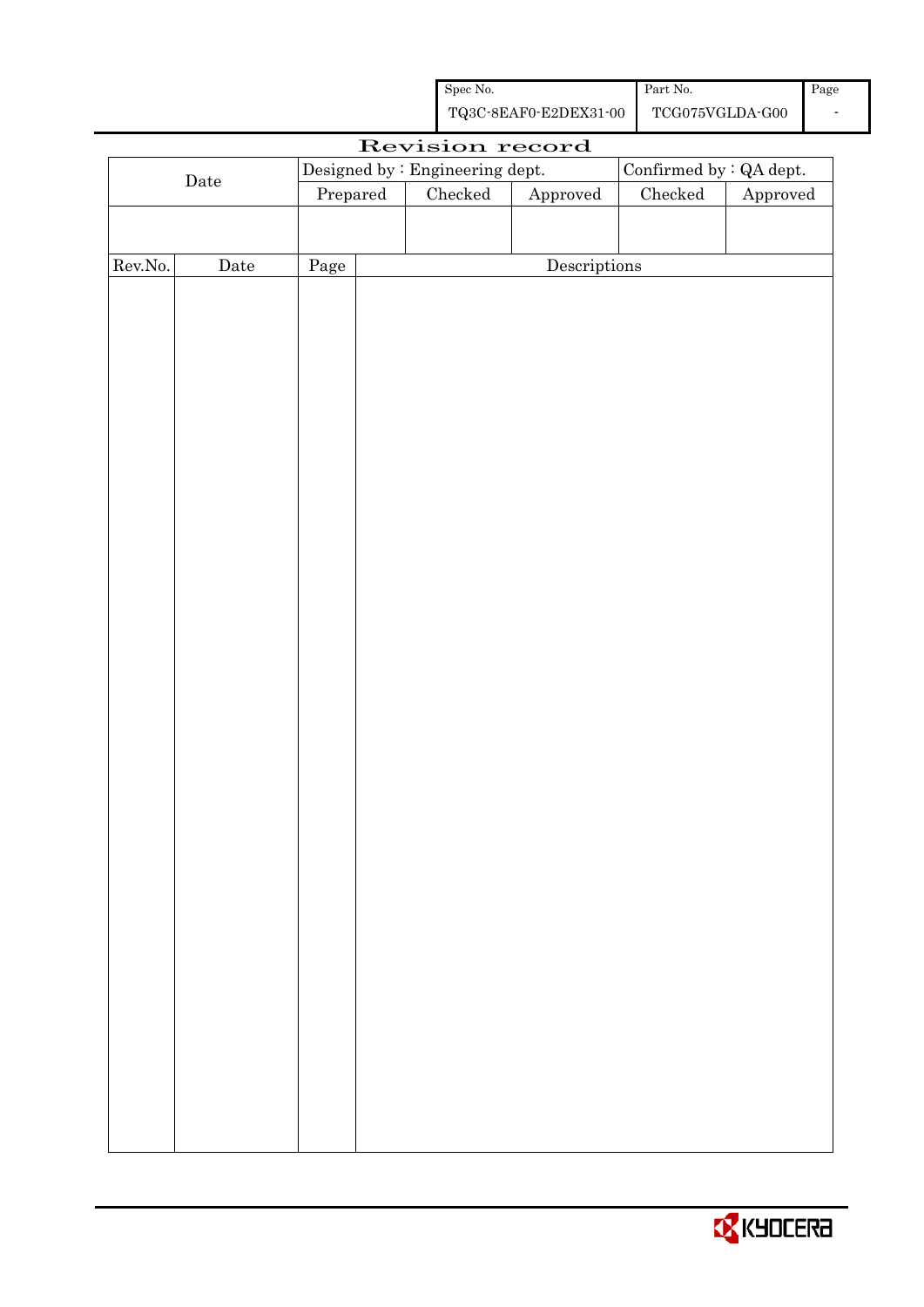|                 | Visuals specification |
|-----------------|-----------------------|
| $1$ $N_{\rm L}$ |                       |

| 1) Note         |                                                                               |                                                                                        |                                                           |  |  |  |
|-----------------|-------------------------------------------------------------------------------|----------------------------------------------------------------------------------------|-----------------------------------------------------------|--|--|--|
|                 |                                                                               | Note                                                                                   |                                                           |  |  |  |
| General         | 1.                                                                            | Customer identified anomalies not defined within this inspection standard shall be     |                                                           |  |  |  |
|                 | reviewed by Kyocera, and an additional standard shall be determined by mutual |                                                                                        |                                                           |  |  |  |
|                 |                                                                               | consent.                                                                               |                                                           |  |  |  |
|                 | 2.                                                                            | This inspection standard about the image quality shall be applied to any defect within |                                                           |  |  |  |
|                 |                                                                               | the active area and shall not be applicable to outside of the area.                    |                                                           |  |  |  |
|                 |                                                                               |                                                                                        |                                                           |  |  |  |
|                 | 3.                                                                            | Inspection conditions                                                                  |                                                           |  |  |  |
|                 | Luminance                                                                     |                                                                                        | $\div 500$ Lux min.                                       |  |  |  |
|                 |                                                                               | Inspection distance                                                                    | $\div$ 300 mm.                                            |  |  |  |
|                 | Temperature                                                                   |                                                                                        | : 25 $\pm$ 5°C                                            |  |  |  |
|                 | Direction                                                                     |                                                                                        | : Directly above                                          |  |  |  |
| Definition of   | Dot defect                                                                    | Bright dot defect                                                                      | The dot is constantly "on" when power applied to the      |  |  |  |
| inspection item |                                                                               |                                                                                        | LCD, even when all "Black" data sent to the screen.       |  |  |  |
|                 |                                                                               |                                                                                        | Inspection tool: 5% Transparency neutral density filter.  |  |  |  |
|                 |                                                                               |                                                                                        | Count dot: If the dot is visible through the filter.      |  |  |  |
|                 |                                                                               |                                                                                        | Don't count dot: If the dot is not visible through the    |  |  |  |
|                 |                                                                               |                                                                                        | filter.                                                   |  |  |  |
|                 |                                                                               |                                                                                        | GBRGBRGB                                                  |  |  |  |
|                 |                                                                               |                                                                                        | $\sf  R $ G $\sf  B $ R $\sf  G $ B $\sf  R$ G $\sf  B$   |  |  |  |
|                 |                                                                               |                                                                                        | dot defect<br>$R$ $G$ $B$ $R$ $G$ $B$ $R$ $G$ $B$         |  |  |  |
|                 |                                                                               | Black dot defect                                                                       | The dot is constantly "off" when power applied to the     |  |  |  |
|                 |                                                                               |                                                                                        | LCD, even when all "White" data sent to the screen.       |  |  |  |
|                 |                                                                               |                                                                                        |                                                           |  |  |  |
|                 |                                                                               | Adjacent dot                                                                           | Adjacent dot defect is defined as two or more bright dot  |  |  |  |
|                 |                                                                               |                                                                                        | defects or black dot defects.                             |  |  |  |
|                 |                                                                               |                                                                                        | RGBRGBRGB                                                 |  |  |  |
|                 |                                                                               |                                                                                        | RGBRGBRGB                                                 |  |  |  |
|                 |                                                                               |                                                                                        | dot defect<br>RGBRGBRGB                                   |  |  |  |
|                 |                                                                               |                                                                                        |                                                           |  |  |  |
|                 | External                                                                      | Bubble, Scratch,                                                                       | Visible operating (all pixels "Black" or "White") and non |  |  |  |
|                 | inspection                                                                    | Foreign particle                                                                       | operating.                                                |  |  |  |
|                 |                                                                               | (Polarizer, Cell,                                                                      |                                                           |  |  |  |
|                 |                                                                               | Backlight)                                                                             |                                                           |  |  |  |
|                 |                                                                               | Appearance                                                                             | Does not satisfy the value at the spec.                   |  |  |  |
|                 |                                                                               | inspection                                                                             |                                                           |  |  |  |
|                 | Others                                                                        | LED wire                                                                               | Damaged to the LED wires, connector, pin, functional      |  |  |  |
|                 |                                                                               |                                                                                        | failure or appearance failure.                            |  |  |  |
|                 | Definition                                                                    | Definition of circle size                                                              | Definition of linear size                                 |  |  |  |
|                 | of size                                                                       |                                                                                        |                                                           |  |  |  |
|                 |                                                                               |                                                                                        |                                                           |  |  |  |
|                 |                                                                               |                                                                                        |                                                           |  |  |  |
|                 |                                                                               |                                                                                        |                                                           |  |  |  |
|                 |                                                                               |                                                                                        |                                                           |  |  |  |
|                 | $d = (a + b)/2$                                                               |                                                                                        |                                                           |  |  |  |
|                 |                                                                               |                                                                                        |                                                           |  |  |  |